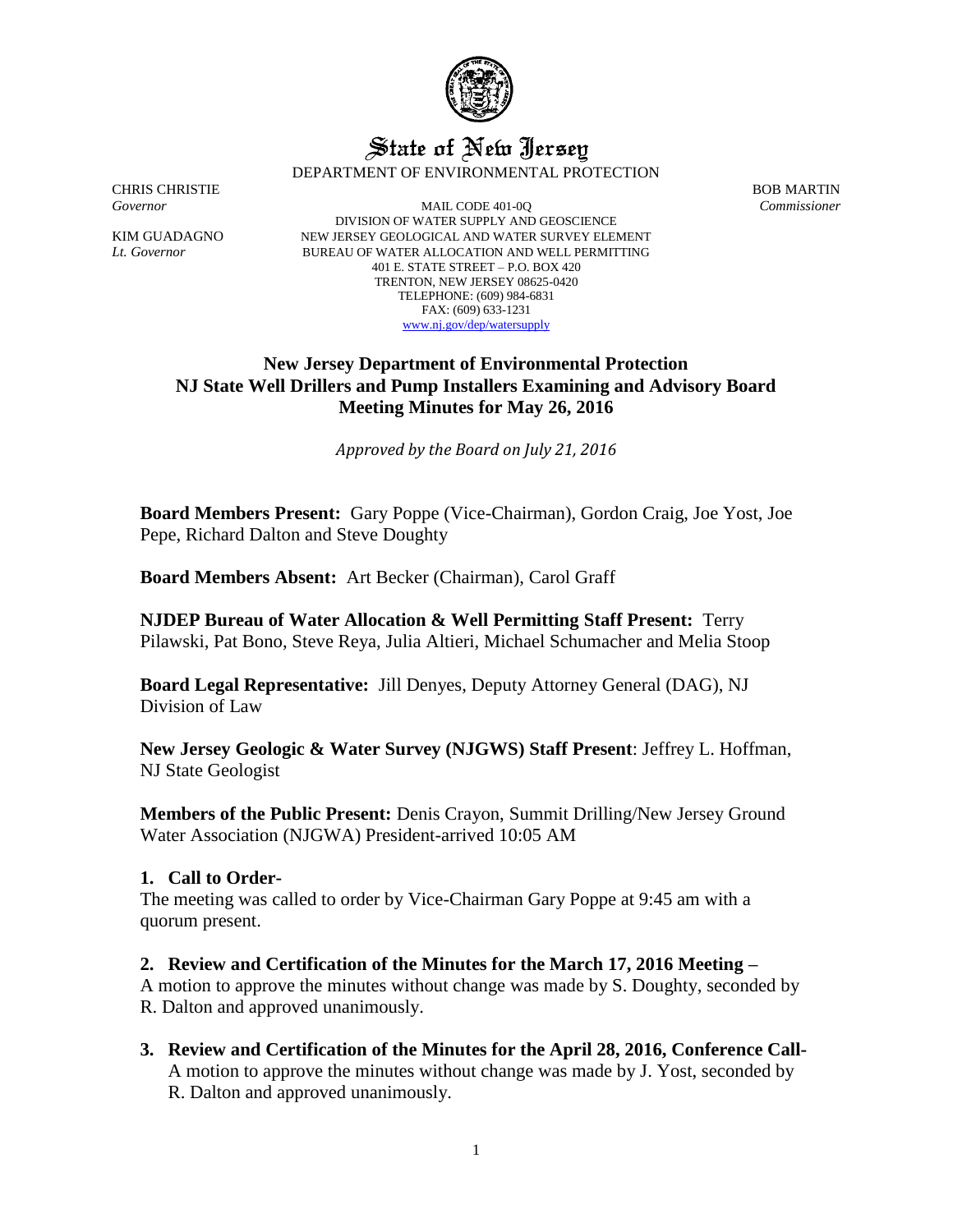**4. Review and Certification of Exam Applicants to sit for the June 8, 2016 Master Well Driller, Journeyman, Journeyman B, Monitoring Well Driller, Soil Borer and Pump Installers Exams –**

**Master Well Driller**– A motion to approve the two listed exam applicants was made by G. Craig, seconded by R Dalton and approved unanimously. **Journeyman-** A motion to approve all ten of the listed exam applicants was made by S. Doughty, seconded by J. Yost and approved unanimously. **Monitoring**– A motion to approve all ten of the listed exam applicants was made by G. Craig, seconded by R. Dalton and approved unanimously. **Soil Borer**– A motion to approve the two listed exam applicants, was made by R. Dalton, seconded by G. Craig and approved unanimously. **Pump Installer** – A motion to approve all three of the listed exam applicants was made by Joe Pepe, seconded by J. Yost and approved unanimously.

**Note:** No one applied for the Journeyman B exam.

#### **5. 2016 Exam and Board meeting Schedule Reminder-**

The upcoming 2016 exams dates for well drillers and pump installers are: June 8, October 5 and December 7.

The Board's remaining published conference call to approve the October exam results is scheduled for October  $27<sup>th</sup>$  at 10:00 am. The dates for the published Board meetings scheduled to take place at the Department Headquarters Building are: July 21, September 15 and November 22.

**6. P. Bono brought copies of an ethics form entitled: Outside Employment Questionnaire for 'Special State Officers' and 'Special State Employees' Status Forms** which all members of a NJ State Board are required to complete. Pat Bono asked the Board legal advisor, D.A.G. J. Denyes, if members of the Board who are state employees also need to file the form. She also raised the concern that some of the questions seem to be incompatible with the required structure of the Board (namely NJ licensed drillers working in that industry which is regulated by the NJDEP.) J. Denyes said that she would look into the use of the info requested on the forms and get back to her before the next meeting.

# **7. Update on the progress of the GEA GA-XTRA Geothermal Grout Approval by Steve Reya:**

S. Reya provided an update on the status of the review of the cement-based geothermal grout product, GA-XTRA. The product manufacturer, GEA, has successfully demonstrated to Board members that the lab permeability of their geothermal grout mix meets the minimum requirements for approval. Specifically, the permeability of the mix does not exceed the maximum value  $(1x10-7 \text{ cm/sec})$ specified in the Department's well construction regulations. As required, the field demonstration showed the product could be successfully mixed in accordance with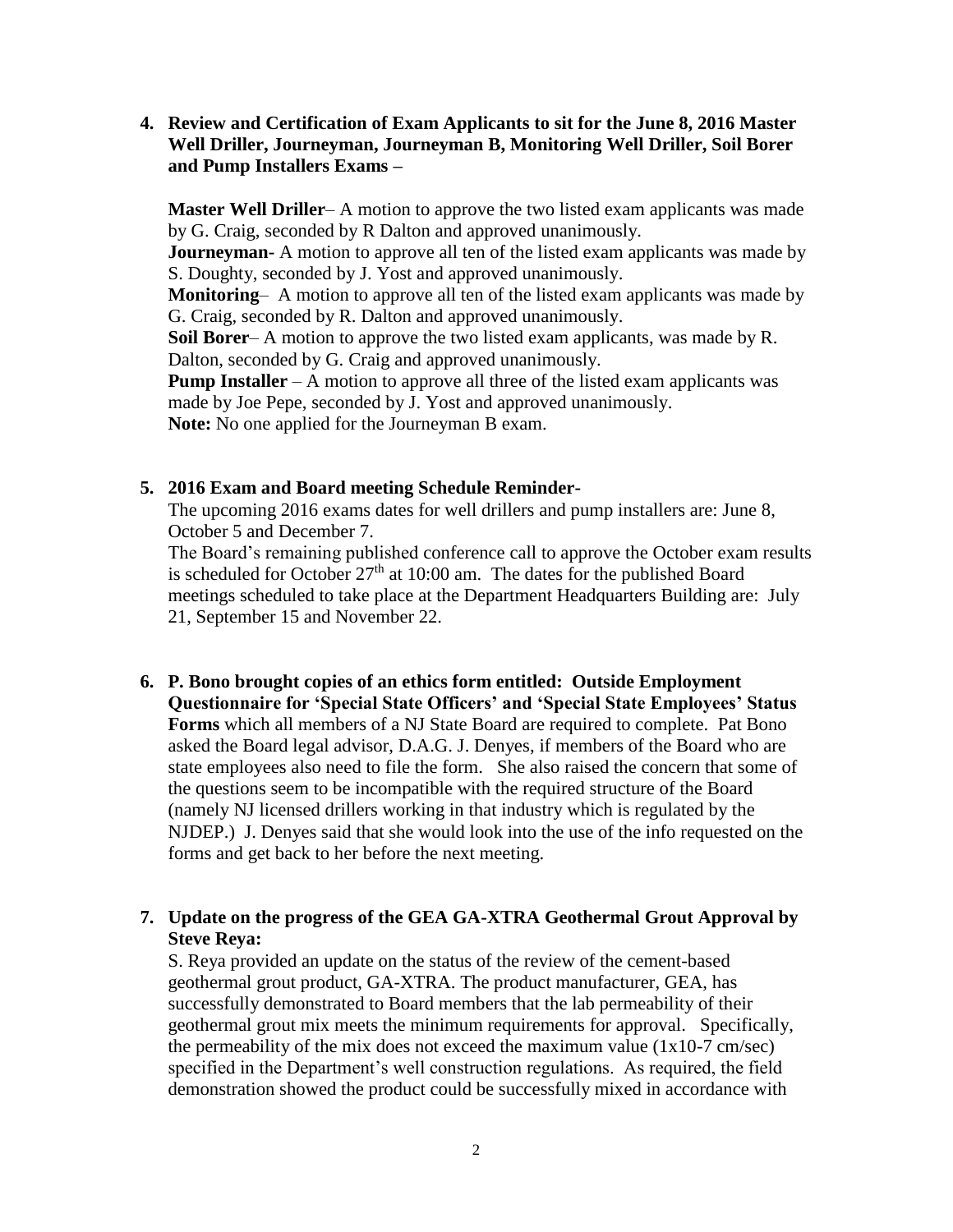the manufacturer's specifications and pumped into a borehole for a closed loop geothermal well measuring several hundred feet deep. The demonstration was conducted in the presence of several Board members, who observed the work by a NJ licensed well driller which included the mixing and pumping of the product using a conventional grouter used by various drilling contractors.

What has delayed the final approval of the product was a problem with the containers used to collect the field samples submitted for the permeability tests to an independent laboratory. To correct that problem, M. Schumacher and S. Reya attended a second product demonstration conducted in Sussex County on April 23rd to oversee the collection of additional samples for testing. S. Reya reported that the product was again able to be mixed and pumped downhole; however, he has still not received the permeability data. He hopes to receive this documentation shortly and will pass it along to R. Dalton for review and ultimately to the Board at the next scheduled meeting following receipt of the data.

**8. Complaint by R. Simon addressed to the Board regarding soil boring work that fails to meet ASTM standards - Mr. Rod Simon, P.E. of Simon Engineering LLC** sent a letter of complaint to the Board, dated March 7, 2016 alleging that three (3) well drilling companies in particular, and perhaps more, are conducting soil boring work that fails to meet the required ASTM standards for architectural borings. Specifically, Mr. Simon's complaint alleges that these contractors are performing soil borings, generally to a maximum depth of 20 ft., to provide design professionals (i.e. engineers and architects) boring logs needed "to determine foundation type, for the design of piles, for the lateral load analysis required by the building code and many other things important to construction projects. Without a proper soil boring it is impossible to do those other tasks." He further alleges that the three (3) referenced companies and others are utilizing continuous flight augers (CFAs) to perform the borings, many of which are required when rebuilding properties destroyed by Superstorm Sandy. The problem with performing geotechnical borings with this drilling method, states Mr. Simon, is that "it is not possible to retrieve soil samples much below the water table using CFAs and in fact this practice is specifically prohibited by Section 6.3 of ASTM D1586. " His complaint further adds that he often receives drilling logs for borings that were not performed properly and informs the owner or agent that the data on the log is worthless. Mr. Simon has requested that the Board look into this issue, as the data being provided from these "auger borings" is essentially worthless for the intended geotechnical purposes and often needs to be performed again to yield usable data.

Board members discussed the complaint at length. All members agreed that nothing in the complaint or supporting documentation (boring logs from each of the three (3) drilling contractors referenced in the letter) was a specific violation of the Well Construction and Maintenance; Sealing of Abandoned Wells Rules, N.J.A.C. 7:9D. It was noted that all three (3) firms utilized licensed well drillers to perform the borings and borings shallower than 25 ft. do not need to be grouted upon decommissioning.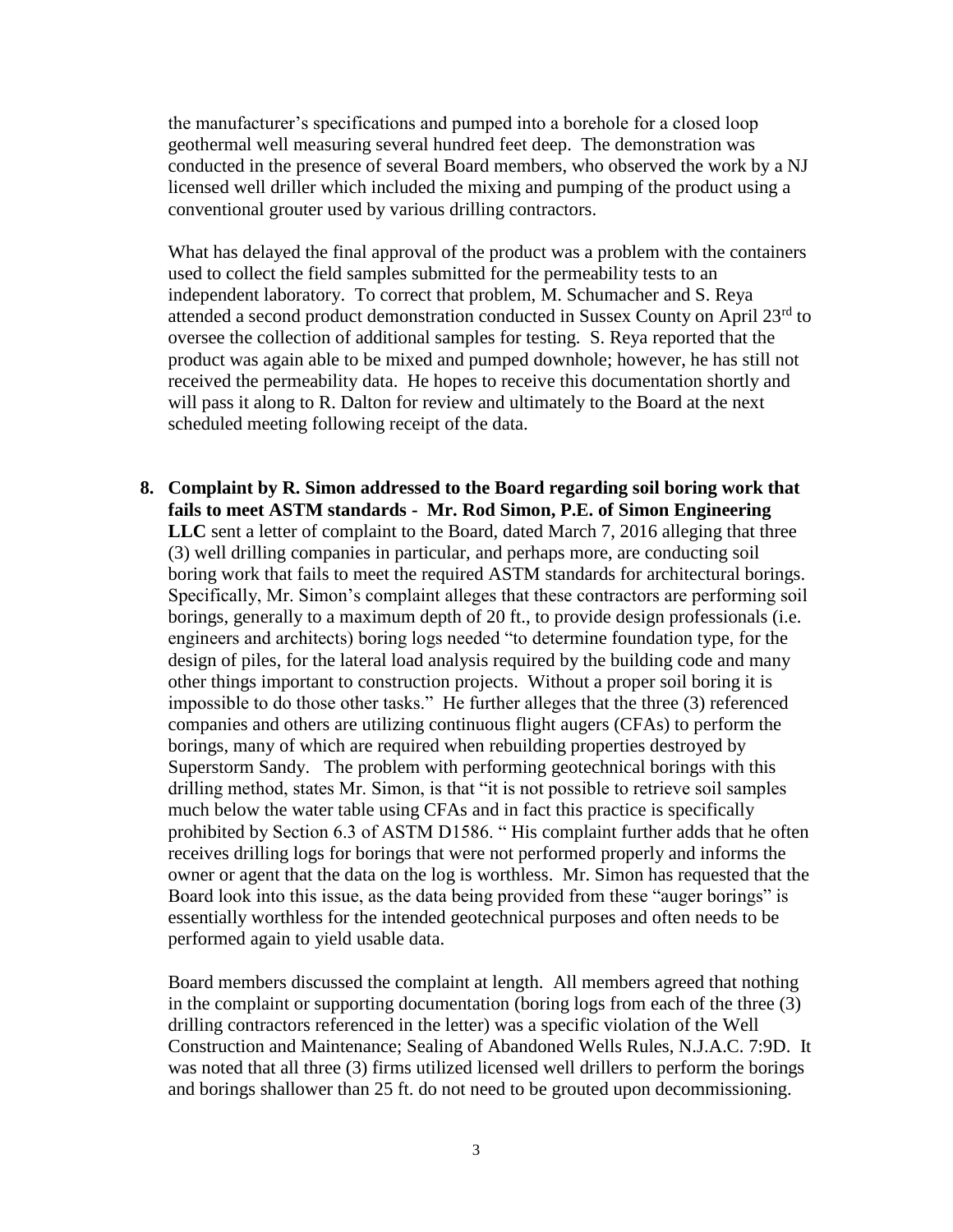The regulations pertaining to boreholes are broad in nature, mean to protect the groundwater resources and designed to cover borings collected for a variety of uses, not just architectural borings. Therefore, no violations of the well rules occurred. The Board found no evidence indicating that the Department should pursue enforcement action against any of the referenced individuals or companies. Board members did agree, however, that Mr. Simon raised a valid concern in that if the boring is meant to meet certain specifications for its intended us, it needs to be collected in a manner

that is acceptable. Mr. Simon's letter further stated that "the bad soil logs are obvious to anyone who practices geotechnical drilling or engineering, but not obvious to someone who doesn't, including building inspectors." Board members discussed that it might be useful to inform local building inspectors that property owners would need to be told this in advance so that they could request that the driller collect the borings in a specific, acceptable manner in accordance with the ASTM standards. Without such notification, there is no requirement for a driller to follow any particular method other than what is laid out in the contract entered into with the property owner. As board members do not know what the drillers were being asked to quote or perform, they cannot conclude that fraud or negligence occurred. It was also recognized that a substantial amount of rebuilding is taking place in the coastal communities in the aftermath of Superstorm Sandy.

**G. Craig offered to draft a response letter to Mr. Simon for review at the next Board meeting. Additionally, Board members will further discuss ways in which the Department can get the word out to homeowners, drillers and building inspectors that if borings must be done in a certain way for a specific purpose, the applicable specification must be made clear before the work is done.**

**9. Water Allocation & Well Permitting Enforcement and Field Work Activities –** G. Poppe mentioned that due to the recent NJDEP inspections being conducted and Notices of Non-Compliance being issued, the "word is out" that random field inspections are being conducted. He noted that this increased enforcement activity should help insure that drillers have appropriate licenses, permits and materials onsite when working.

Next, a summary of Well Permitting Program's enforcement and field activities over the past 9 weeks was presented by Julia Altieri

#### A) **Unsettled Violations-**

As of April 6, 2016, the Bureau finally received all of the requested additional documentation requested from the Maryland based drilling company that Bureau staff met with on March 8, 2016, regarding 17 suspected, improperly constructed wells and other violations to the well construction regulations. Further evaluation of the Company's' response is needed by the Section. Furthermore, the Bureau has not received any additional information from the Master well driller involved in the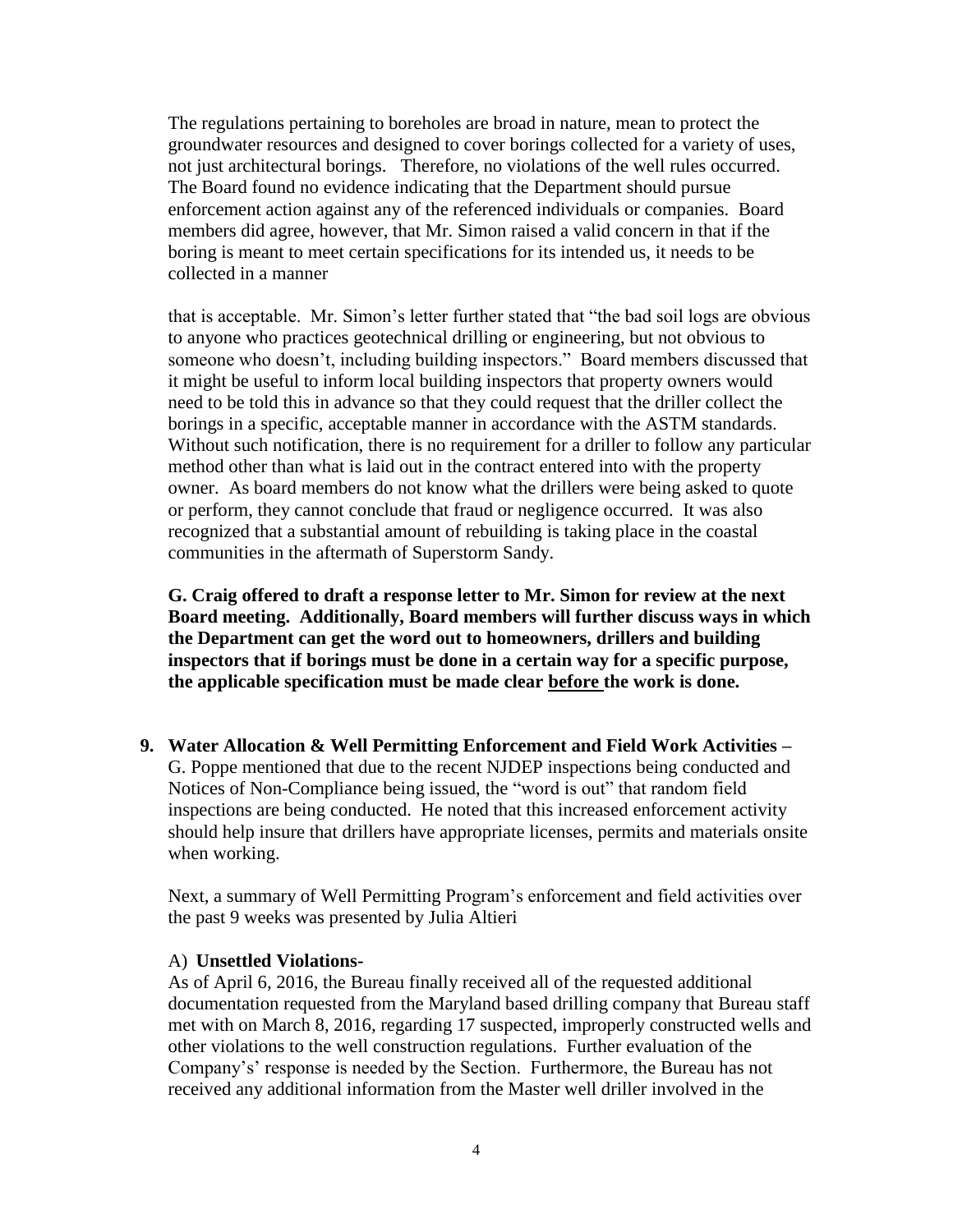NONC's, as requested, at the meeting so further enforcement action is anticipated at this time for both parties involved.

#### **B) Outstanding Well Records and Decommissioning Reports-**

Four (4) more well drilling companies were contacted in the month of May regarding their failure to submit outstanding well records owed to the Bureau from the years 2000 to 2015. A positive response overall to this initiative has been observed with several drillers approving of the on-line system. Several drilling companies were also requested to start submitting electronic well decommissioning reports on-line instead of paper, thereby, drastically reducing the number of paper reports. Totals of paper decommissioning reports received and processed went from 102 in March to 27 in April 2016. The section will continue to send letters in the future, targeting those companies that owe a substantial amount of well records and encourage electronic submittal of paper well decommissioning reports.

## **C) Field Work-**

Well Permitting Section staff performed nine (9) field inspections during the past nine (9) weeks. Staff conducted various compliance field checks of abandoned wells, witnessed sonic monitor well drilling, and evaluated new grouting technique demonstrations. Field site inspections of suspected lost and abandoned wells were the main priority of section staff for the last month, including several visits to the same area of concern.

#### **D) Coordination with Compliance & Enforcement-**

Work continues behind the scenes to further develop future well permitting enforcement NJEMS (the Department's software program) capabilities, as staff resources permit.

## **10. Status of the Revisions to N.J.A.C. 7:9D-**

T. Pilawski stated that she does not have any update with regard to the status of the draft revisions to the well rules since the Board's May  $26<sup>th</sup>$  meeting.

#### **11. Lead and Copper-**

P. Bono informed Board members of the Division of Water Supply & Geoscience's role in the issue of lead and copper contamination in drinking water. She discussed the role the Bureaus of Safe Drinking Water and Water Systems Engineering play in identifying and resolving problems with the water systems.

## **12. New Jersey Ground Water Association (NJGWA)-** NJGWA President, Denis

Crayon, notified all present that the next NJGWA meeting will be held at Mastoris Diner on November 15, 2016. He also added that he and some other NJGWA members have been involved in a NJ Private Well Consortium, which includes other stakeholders such as USGS, private well testing labs, water treatment companies, and